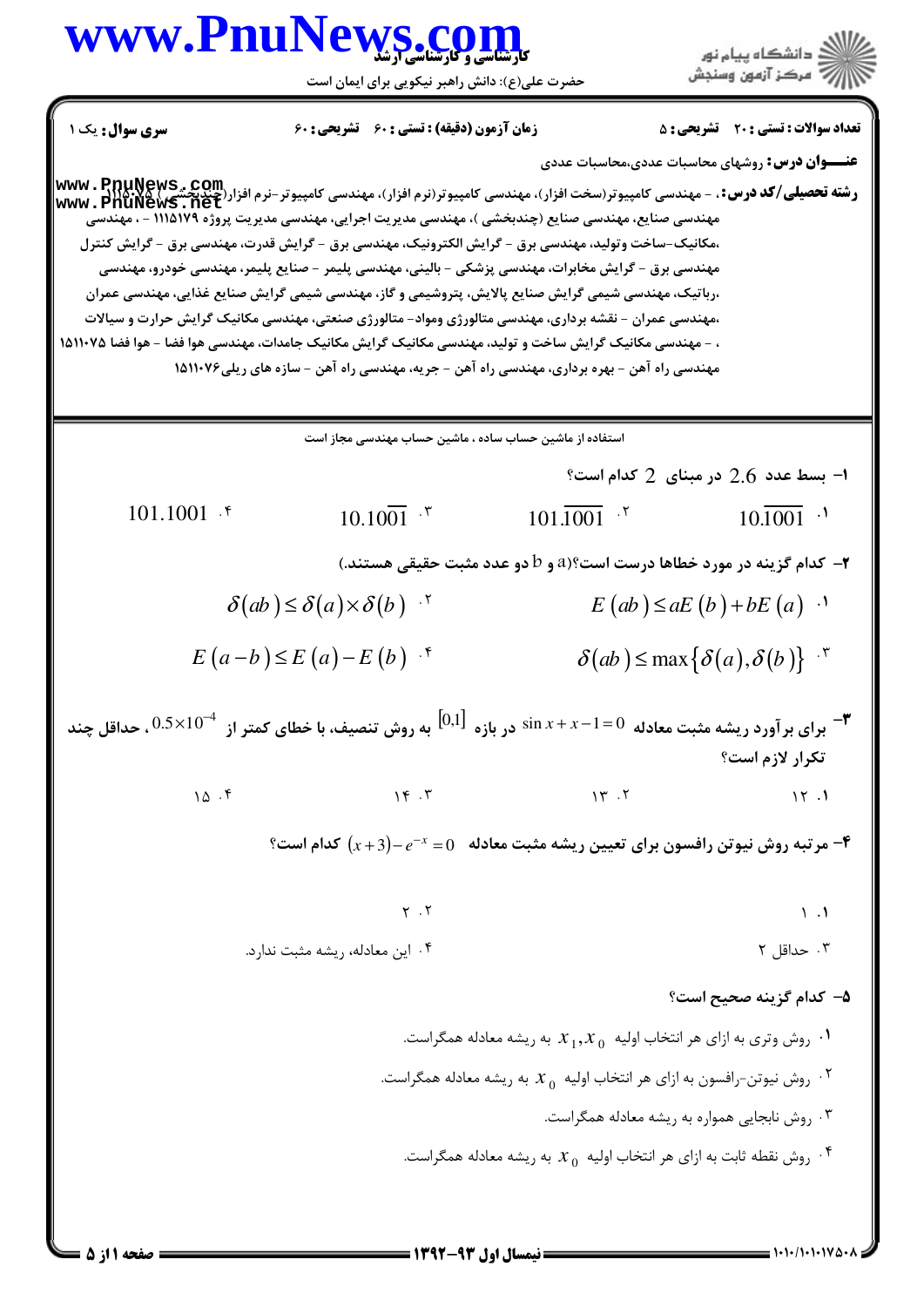## www.PnuNews.co

حضرت علی(ع): دانش راهبر نیکویی برای ایمان است



**تعداد سوالات : تستي : 20 - تشريحي : 5** 

**عنـــوان درس:** روشهای محاسبات عددی،محاسبات عددی

**زمان آزمون (دقیقه) : تستی : 60 تشریحی: 60** 

**سری سوال : ۱ یک** 

<u>لديجسي (www.pnukews</u>.net مهندسی صنایع، مهندسی صنایع (چندبخشی )، مهندسی مدیریت اجرایی، مهندسی مدیریت پروژه ۱۱۱۵۱۷۹ – ، مهندسی مکانیک-ساخت و تولید، مهندسی برق - گرایش الکترونیک، مهندسی برق - گرایش قدرت، مهندسی برق - گرایش کنترل، مهندسی برق - گرایش مخابرات، مهندسی پزشکی - بالینی، مهندسی پلیمر - صنایع پلیمر، مهندسی خودرو، مهندسی رباتیک، مهندسی شیمی گرایش صنایع پالایش، پتروشیمی و گاز، مهندسی شیمی گرایش صنایع غذایی، مهندسی عمران، مهندسی عمران – نقشه برداری، مهندسی متالورژی ومواد- متالورژی صنعتی، مهندسی مکانیک گرایش حرارت و سیالات، مهندسی مکانیک گرایش ساخت و تولید، مهندسی مکانیک گرایش مکانیک جامدات، مهندسی هوا فضا – هوا فضا ۱۵۱۱۰۷۵ – ، مهندسی راه آهن - بهره برداری، مهندسی راه آهن - جریه، مهندسی راه آهن - سازه های ریلی۱۵۱۱۰۷۶ %- چند جمله ای لاگرانژ  $L_{\rm a}(x)$  برای تابع جدولی زیر کدام است $\cdot$  $\begin{array}{c|c|c|c|c|c|c|c|c} x_i & 0 & 1 & 3 & 4 \ \hline f_i & -12 & 0 & 6 & 12 \end{array}$ 

> $\frac{x^3-5x^2+4x}{6}$ .  $\frac{x^3-x}{24}$ .  $\frac{x^3 - 7x^2 + 12x}{6}$  $\frac{x^3-4x^2+3x}{12}$

|                               |                                         |                             | وا در نقاط ۱و ۰ و۱- درونیابی کنیم کران بالای خطای درونیابی به ازای $x=\frac{1}{2}$ کدام است $f(x)$ اگر تابع $\frac{1}{2}$ کدام است $f(x)=\sin\left(\frac{\pi x}{2}\right)$ |                  |  |
|-------------------------------|-----------------------------------------|-----------------------------|----------------------------------------------------------------------------------------------------------------------------------------------------------------------------|------------------|--|
| $3\pi^3$ . F<br>$12\times 48$ | $3\pi^3$ . $\mathbf{r}$<br>$8\times 48$ | $3\pi^2$ .<br>$4 \times 48$ |                                                                                                                                                                            | $3\pi^3$ .<br>48 |  |

ه برای تابع جدولی زیر، مقدار تفاضلات تقسیم شده  $f[x_2,x_3]$  کدام است؟ →  $\begin{array}{|c|c|}\n\hline\n&7 \\
\hline\n392\n\end{array}$ 11 13  $\frac{x_i}{f}$  $\frac{1452}{ }$ 2366

 $916.5$  $Y \wedge V$ .  $YSA.7$  $Y \cdot \Delta$ .

۹- روش انتگرال گیری سیمپسون برای کدام توابع دقیق است؟

۲. چندجمله ایهای حداکثر تا درجه ۳ ۰۱ چندجمله ایهای حداکثر تا درجه ۱ ۰۴ چندجمله ایهای درجه ۳ ۰۳ چندجمله ایهای درجه ۱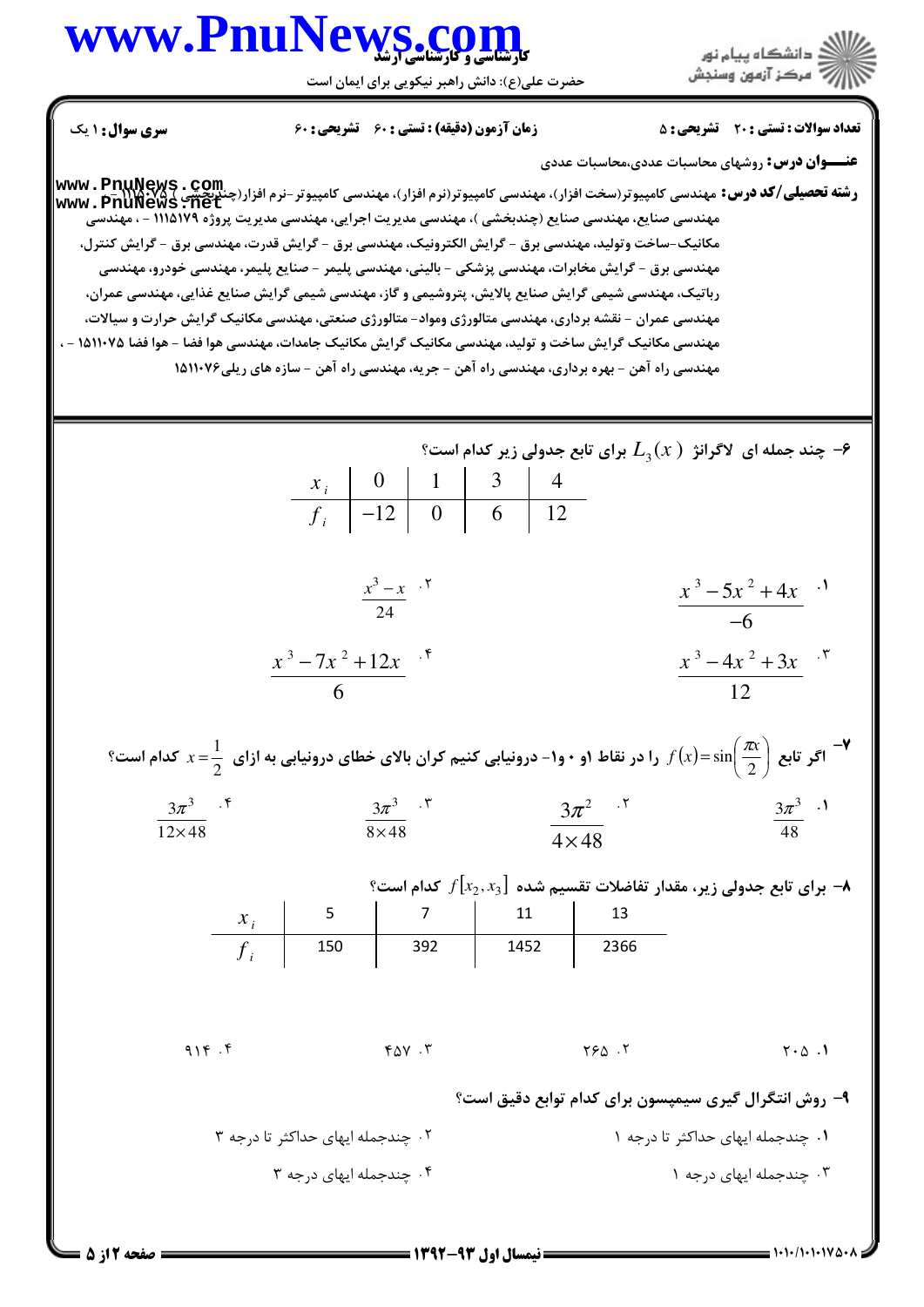## www.PnuNews.com

حضرت علی(ع): دانش راهبر نیکویی برای ایمان است

**www . PnuNews . Com.**<br>و**شته تحصیلی/کد درس:** مهندسی کامپیوتر(سخت افزار)، مهندسی کامپیوتر(نرم افزار)، مهندسی کامپیوتر-نرم افزار(چندیحشی )<br>www . PnuNews . net

ر<br>کاران دانشگاه پیام نور<br>۱۳۸۸ - مرکز آزمون وسنجش

**تعداد سوالات : تستی : 20 - تشریحی : 5** 

**عنـــوان درس:** روشهای محاسبات عددی،محاسبات عددی

زمان آزمون (دقیقه) : تستی : ۶۰٪ تشریحی : ۶۰

مهندسی صنایع، مهندسی صنایع (چندبخشی )، مهندسی مدیریت اجرایی، مهندسی مدیریت پروژه ۱۱۱۵۱۷۹ – ، مهندسی

سری سوال: ۱ یک

| مکانیک-ساخت وتولید، مهندسی برق - گرایش الکترونیک، مهندسی برق - گرایش قدرت، مهندسی برق - گرایش کنترل،                       | مهندسی برق - گرایش مخابرات، مهندسی پزشکی - بالینی، مهندسی پلیمر - صنایع پلیمر، مهندسی خودرو، مهندسی<br>رباتیک، مهندسی شیمی گرایش صنایع پالایش، پتروشیمی و گاز، مهندسی شیمی گرایش صنایع غذایی، مهندسی عمران،<br>مهندسی عمران - نقشه برداری، مهندسی متالورژی ومواد- متالورژی صنعتی، مهندسی مکانیک گرایش حرارت و سیالات، |  |                              |  |                                                                                   |  |  |  |  |
|----------------------------------------------------------------------------------------------------------------------------|-----------------------------------------------------------------------------------------------------------------------------------------------------------------------------------------------------------------------------------------------------------------------------------------------------------------------|--|------------------------------|--|-----------------------------------------------------------------------------------|--|--|--|--|
| مهندسی مکانیک گرایش ساخت و تولید، مهندسی مکانیک گرایش مکانیک جامدات، مهندسی هوا فضا - هوا فضا ۱۵۱۱۰۷۵                      | مهندسی راه آهن - بهره برداری، مهندسی راه آهن - جریه، مهندسی راه آهن - سازه های ریلی۱۵۱۱۰۷۶                                                                                                                                                                                                                            |  |                              |  |                                                                                   |  |  |  |  |
|                                                                                                                            | -1- برای تابع جدولی زیر، به روش سیمپسون $\int_{0}^{1} f(x) dx$ کدام است؟<br>$\begin{array}{c c c c} x_{i} & 0 & 1 & 2 & 3 & 4 \ \hline f_{i} & 1 & 5 & 17 & 37 & 65 \end{array}$                                                                                                                                      |  |                              |  |                                                                                   |  |  |  |  |
|                                                                                                                            |                                                                                                                                                                                                                                                                                                                       |  |                              |  |                                                                                   |  |  |  |  |
|                                                                                                                            |                                                                                                                                                                                                                                                                                                                       |  |                              |  |                                                                                   |  |  |  |  |
| $\frac{268}{3}$ .*                                                                                                         | $\frac{302}{3}$ . *                                                                                                                                                                                                                                                                                                   |  | $rac{184}{3}$ . <sup>5</sup> |  | 151.1                                                                             |  |  |  |  |
| از $[0,2]$ را به چند قسمت مساوی تقسیم کنیم  تا خطای انتگرال گیری روش ذوزنقه ای برای محاسبه $\int_0^z \sin x dx$ از $[0,2]$ |                                                                                                                                                                                                                                                                                                                       |  |                              |  |                                                                                   |  |  |  |  |
|                                                                                                                            |                                                                                                                                                                                                                                                                                                                       |  |                              |  | كمتر شود؟ $\frac{2}{3} \times 10^{-4}$                                            |  |  |  |  |
| $Y \cdot \cdot \cdot$                                                                                                      | $10 \cdot 7$                                                                                                                                                                                                                                                                                                          |  | $\cdots$                     |  | $\Delta$ . 1                                                                      |  |  |  |  |
|                                                                                                                            | -۱۲ خطای برشی دستور مشتق گیری $\displaystyle{f^{\cdot \cdot} \Big(x_i + \frac{h}{2}\Big) = \frac{f\big(x_i + h\big) - f\big(x_i\big)}{h}}$ عبارت است از $\displaystyle{f^{\cdot \cdot} \Big(x_i + \frac{h}{2}\Big) = \frac{f^{\cdot \cdot} \big(x_i + h\big) - f\big(x_i\big)}{h}}$                                   |  |                              |  |                                                                                   |  |  |  |  |
| $o(1)$ . $\mathfrak{r}$                                                                                                    | $o(h^3)$ . $\mathbf{r}$                                                                                                                                                                                                                                                                                               |  | $o(h^2)$ . T                 |  | $o(h)$ .                                                                          |  |  |  |  |
|                                                                                                                            |                                                                                                                                                                                                                                                                                                                       |  |                              |  | -۱۳<br>از کدام روش می توان برای محاسبه $d x \frac{\cos x}{\sqrt{x}}$ استفاده کرد؟ |  |  |  |  |
| ۰۴ رامبرگ                                                                                                                  | ۰۳ سیمپسون                                                                                                                                                                                                                                                                                                            |  | ۰۲ نقطه میان <sub>ی</sub>    |  | ۰۱ ذوزنقه ای                                                                      |  |  |  |  |
|                                                                                                                            |                                                                                                                                                                                                                                                                                                                       |  |                              |  | <b>۱۴ - خطای موضعی روش رانگ-کوتا مرتبه دوم برای طول گام ۔ ( ) کدام است؟</b>       |  |  |  |  |
| $\pm 10^{-1}$ . $\mathfrak{r}$                                                                                             | $\pm 10^{-2}$ $\cdot$ $\cdot$                                                                                                                                                                                                                                                                                         |  | $\pm 10^{-3}$ . $\sqrt{ }$   |  | $\pm 10^{-4}$ ·                                                                   |  |  |  |  |
|                                                                                                                            | ا برای حل معادله $y^{\prime}=x+y^{\prime}$ با شرط اولیه $y(0)=0$ ، از روش اویلر با $0.2$ استفاده شده است. $y(0.6)$ کدام است $^{\circ}$                                                                                                                                                                                |  |                              |  |                                                                                   |  |  |  |  |
| $0.04$ . $\zeta$                                                                                                           | $0.128$ $\cdot$                                                                                                                                                                                                                                                                                                       |  | $0.120$ $.7$                 |  | $0.168$ .                                                                         |  |  |  |  |
| <b>= صفحه 3 از 5 =</b>                                                                                                     | <b>ــــــــــــــ نیمسال اول ۹۳-۱۳۹۲ ــــــــــــــ</b>                                                                                                                                                                                                                                                               |  |                              |  |                                                                                   |  |  |  |  |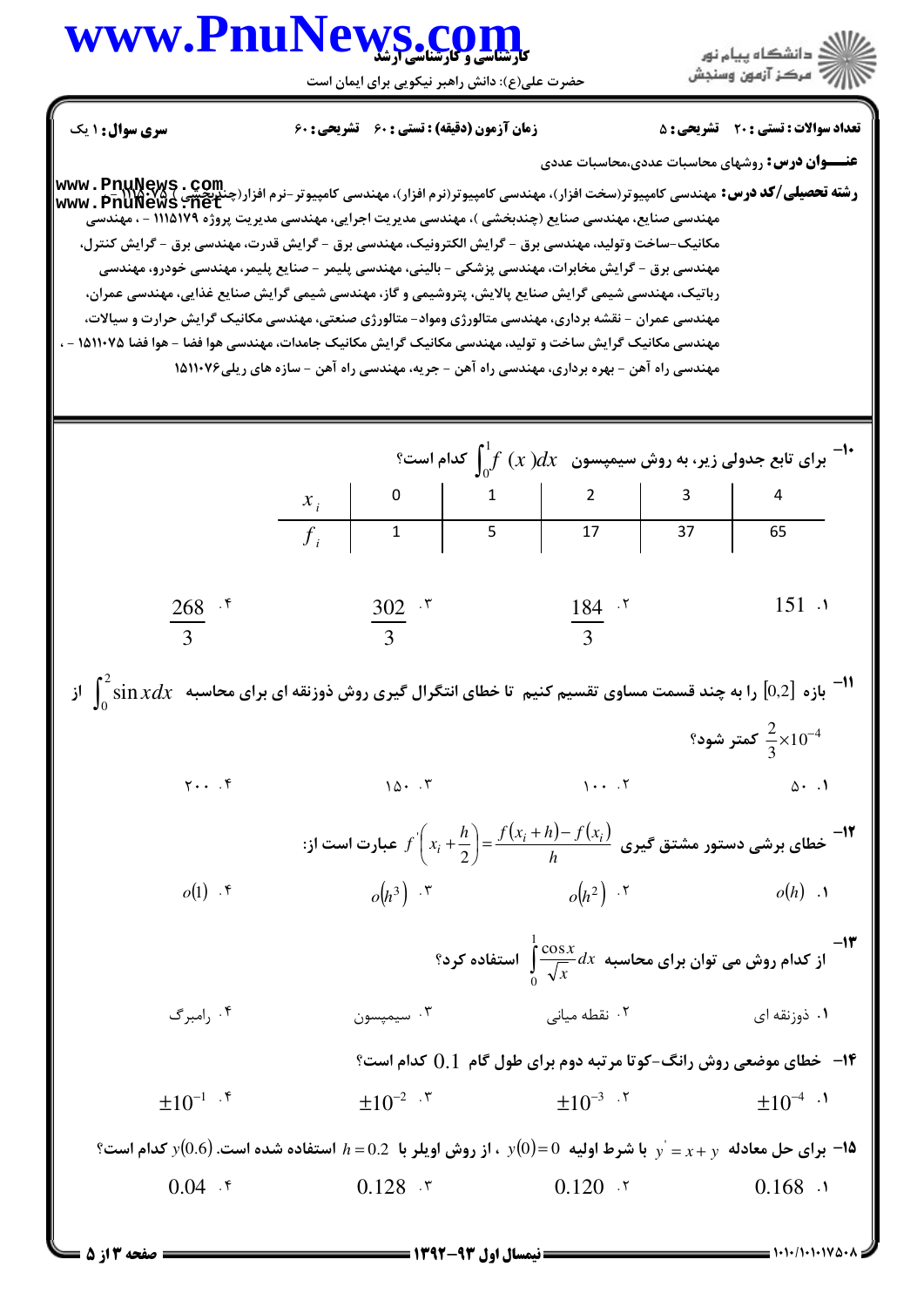

صفحه ۱۴ز ۵ =

 $= 1.1.11.11184.1$